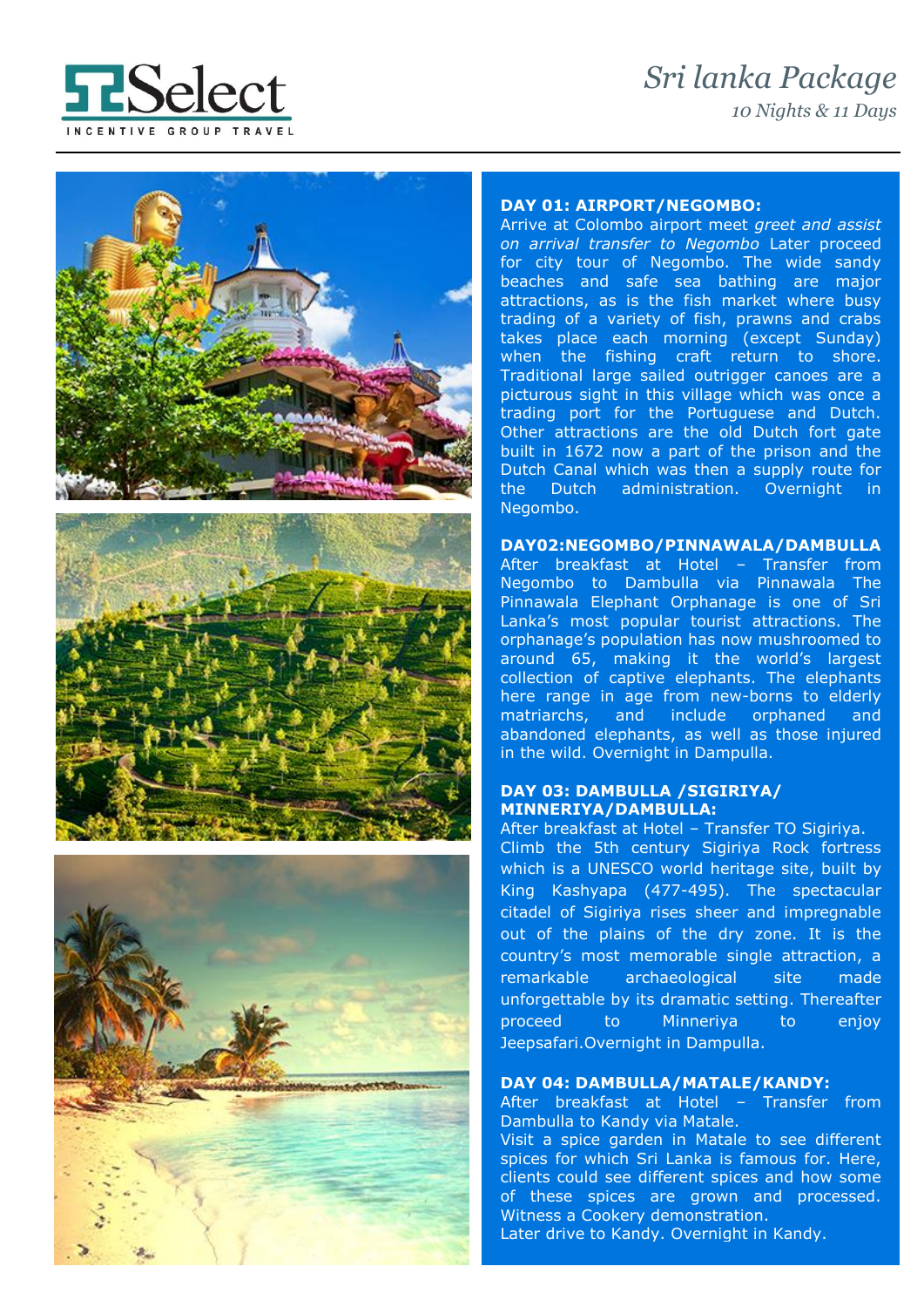





### **DAY 05: KANDY SIGHTSEEING:**

After breakfast proceed for city tour of Kandy, enjoy a sightseeing tour of Kandy which is a UNESCO world heritage site. The historic city about 480m above sea level surrounded by mountains was known to Sri Lankan as Kanda Uda Rata, which means the hill country. Kandy was home to Sri Lanka's last independent Kingdom, which survived two centuries of colonial incursion before finally falling to the British at the beginning of the nineteenth century. Visit the Temple of the tooth, the royal Botanical Gardens, the Peradeniya University campus and catch a panoramic view of the picturesque town from Upper Lake Drive.

#### **DAY 06: KANDY/NUWARA ELIYA:**

After breakfast at the hotel – Transfer to Nuwara Eliya from Kandy. Overnight in Kandy.

#### **DAY 07: NUWARA ELIYA:**

After breakfast proceed for city tour of Nuwara Eliya, Nuwara Eliya meaning "the city of dawn" is the town at the highest elevation (about 2000m above sea level) in Sri Lanka and its tallest peak, Piduruthalagala (2555m) could be seen from here. About 15km away is Seetha Amman Temple, said to be built at the spot where Ravana held Sitha captive, as related in the Ramayana. The small temple has a collection of statues, including a couple of Kali images. Overnight in Nuwara Eliya.

**DAY 08:NUWARA ELIYA/SOUTH COAST:**  Breakfast at the hotel – Transfer from Nuwara Eliya to South Coast. Overnight in South Coast.

**DAY 09: VISIT KOSGODA / BALAPITIYA:** After breakfast proceed to visit Kosgoda Turtle Hatchery. Thereafter transfer to Balapitiya. Enjoy a boat ride in Madhu River.

## **DAY 10: SOUTH COAST/ COLOMBO/ COLOMBO CITY TOUR:**

After breakfast at Hotel – Transfer from Beruwala to Colombo. Later proceed for city tour of Colombo.

#### **DAY 11: COLOMBO/AIRPORT:**

After breakfast at the hotel - Transfer from Colombo to Airport for your departure.

End of Programme…